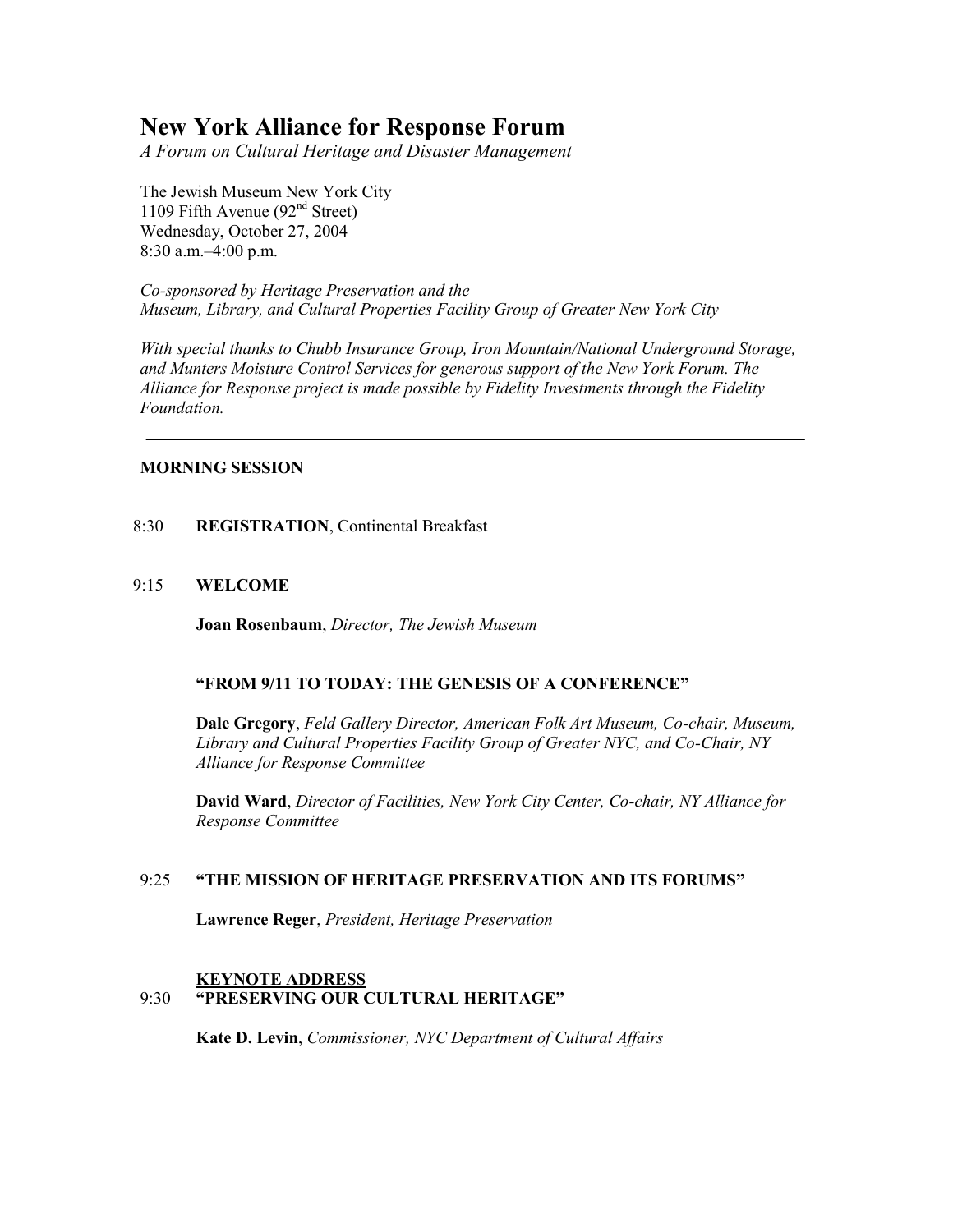#### 9:50 **"EMERGENCY MANAGEMENT AND COMMUNITY ALLIANCES"**

*This panel will cover how cultural institutions can build relationships with first responders, City agencies, and other government entities in the interest of preparedness, response, and recovery. The resources available at these levels will be discussed from the perspectives of both cultural institutions and government agencies.*

Moderator **Ed Gabriel**, *Deputy Commissioner for Preparedness, NYC Office of Emergency Management*

> **Mike Berkowitz,** *Deputy Commissioner for Special Projects, NYC Office of Emergency Management*

**Joseph F. Picciano**, *Acting Regional Director, FEMA Region II*

**Tom Slade**, *Senior Director of Security, American Museum of Natural History*

#### 11:05 "**EMERGENCY COMMUNICATIONS AND AMATEUR RADIO NETWORKS"**

*What is amateur radio and how can it help your institution during an emergency? What role do amateur radio operators play during hurricanes, floods and fires? What role did amateurs play during 9/11? These and other questions illuminating this fascinating subculture and network will be answered by one of the top experts in the field.*

**Richard Moseson**, *Editor, CQ Amateur Radio Magazine*

#### 11:15 **"THE GENERAL SLOCUM DISASTER OF 1904"**

*Before the World Trade Center attacks, the General Slocum Disaster was the deadliest day in New York City's history. More than 1,000 New Yorkers perished on June 15th, 1904. The story of the tragedy and the City's public policy response and resulting changes in safety codes will be presented by a senior official of the municipal agency responsible for the organization, management, retrieval and access of historical records, archives and public documents.*

**Stephen R. Rolandi**, *Deputy Commissioner, Department of Records and Information Services, City of New York*

#### 11:30 **"GETTING BOARDS ON BOARD WITH EMERGENCY MANAGEMENT"**

**Millicent Gaudieri**, *Executive Director, Association of Art Museum Directors*

#### **MORNING WRAP-UP**

**Dale Gregory** and **David Ward**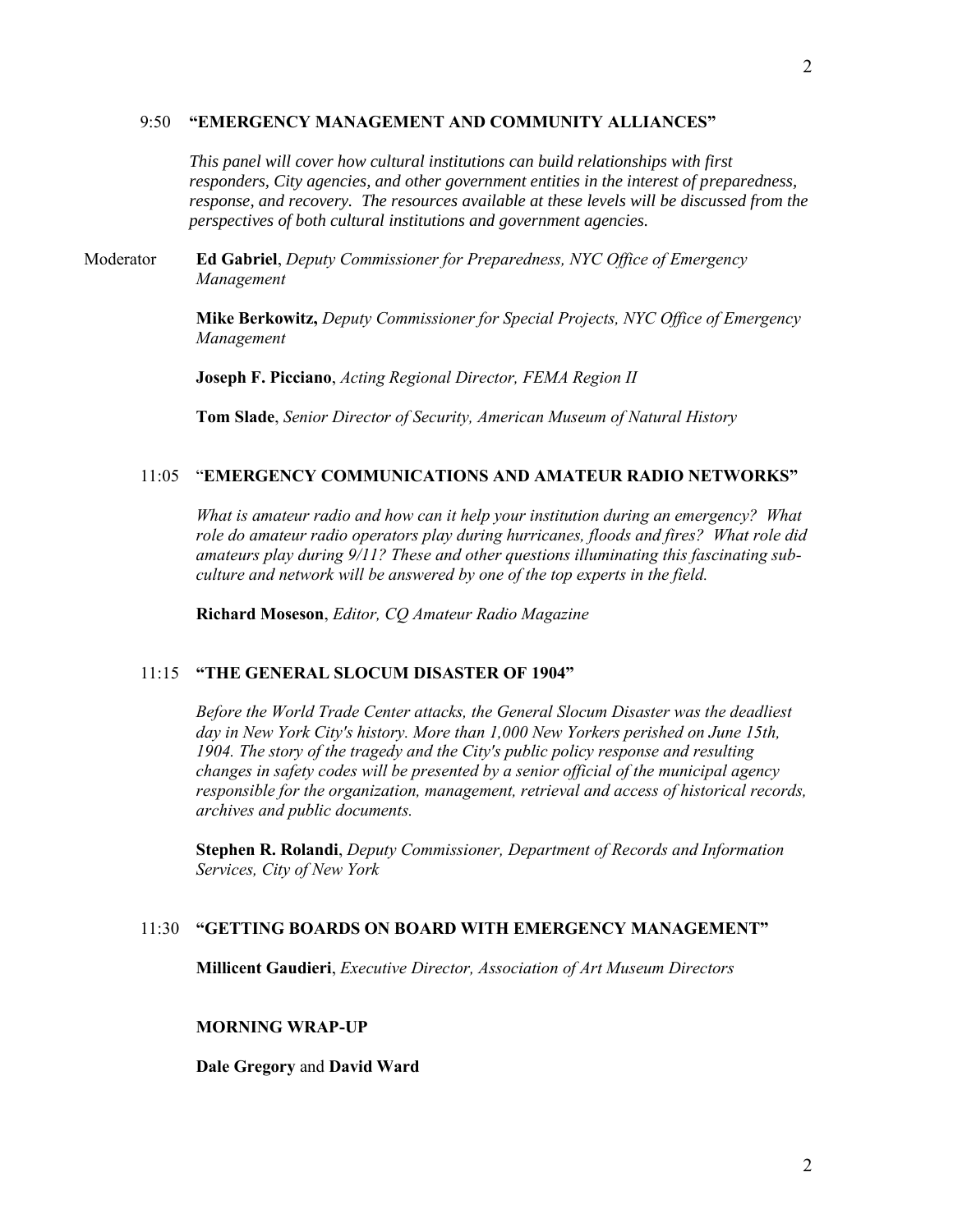#### 12:00 **LUNCH**

#### **AFTERNOON SESSION**

## 12:45 **OPENING REMARKS**

#### **Dale Gregory**

## **"NATIONAL RESOURCES FOR CULTURAL INSTITUTIONS"**

**Jane Long**, *Director, Heritage Emergency National Task Force*

**"**THE MUSEUM, LIBRARY AND CULTURAL PROPERTIES FACILITY GROUP OF GREATER NEW YORK CITY **EMERGENCY PLANNING GUIDE:** *A WORK IN PROGRESS***"**

**David Ward**, *Co-author, MLCPFG Emergency Planning Guide*

# 1:00 **"BUSINESS CONTINUITY AND DISASTER RECOVERY: INTERNAL ALLIANCES AND DEVELOPING EXTERNAL PARTNERSHIPS"**

*This panel will compare different approaches to business continuity and disaster recovery over a range of institutions and regional groups. Panelists will present efforts that have led to current plans within their institutions focusing on the internal alliances that were found to be most critical and the external resources that were utilized. Discussions will focus on mechanisms and technologies concerning communications and information technology as well as approaches to mitigation and salvage efforts for collections. Emphasis will be placed upon the multidisciplinary approach to disaster planning.*

Moderator **Lisa Kronthal**, *Conservator of Natural Sciences Collections, Office of the Associate Dean of Science Collections, American Museum of Natural History*

**Marc DeMairo***, Director of Operations, Neue Gallery*

**Richard Gould,** *Professor of Anthropology, Brown University & Director/Team Leader, Forensic Archaeology Recovery (FAR)*

**Lloyd Headley**, *Director of Operations and Visitor Services*, *Brooklyn Children's Museum*

**Barbara Roberts**, *Conservator, The Frick Collection*

**Paul Schuchert**, *Assistant Director, Operational Planning, American Museum of Natural History*